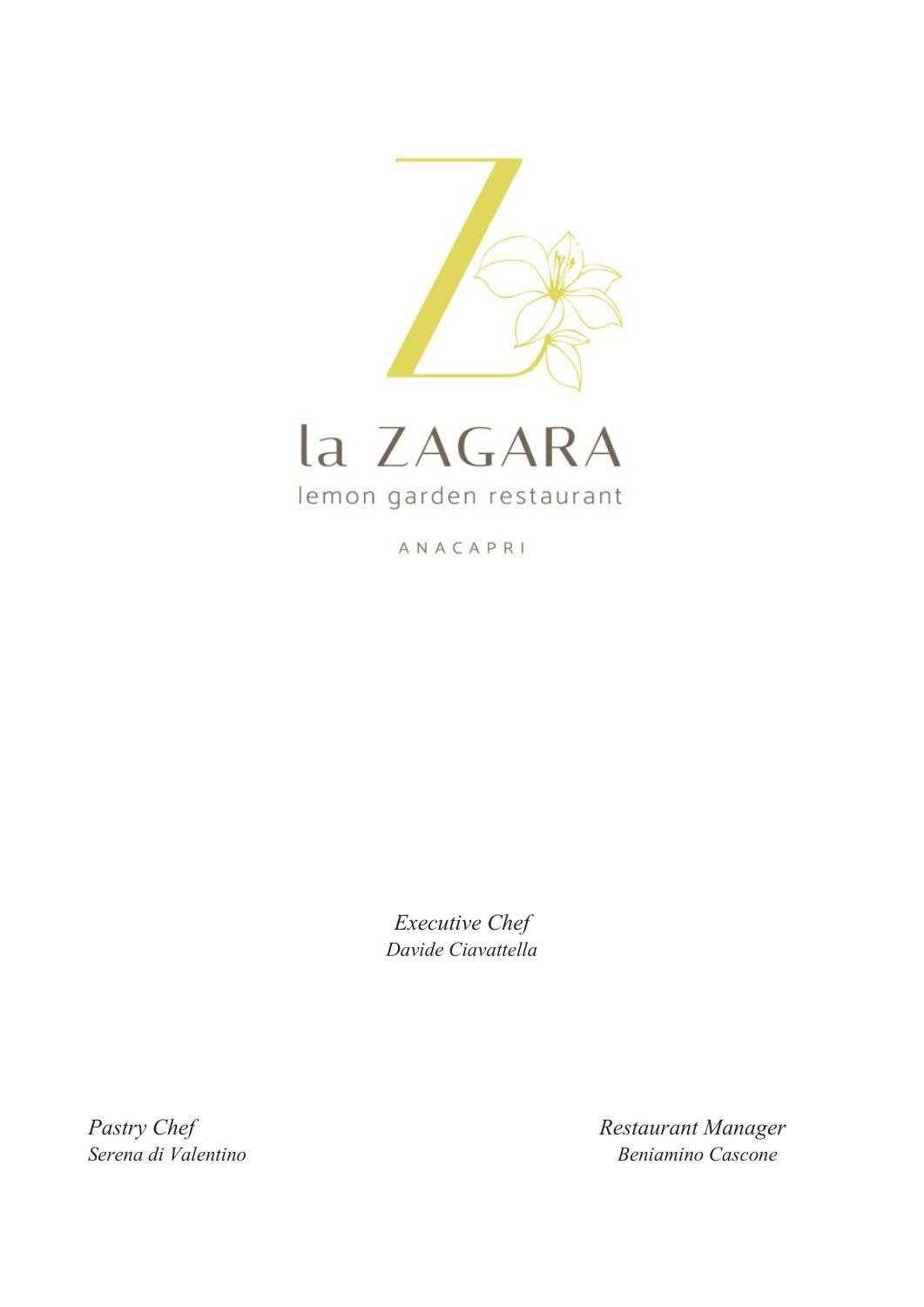# TASTING MENU 5 courses

*Beef Tartare, Black Summer Truffle, Asparagus and Rasberry Vinegar Dressing\*\**

*Taglioni Nerano Style with Lime Tuna Tartare and Bottarga \*\**

*Ravioli Capresi, Datterini Tomato Sauces, Basil Caviar and Mozzarella Cheese Fondue \*\**

*Duck Breast, Pumpkin, Coffè and Licorice\*\**

*Zagara vibes\*\**

*Lemon Parfait Limoncello Incertion and Cruncy White Choccolate and Lemon*

### 100,00

 *Drinks and cover charge excluded The tasting menu will be served exclusively for the entire table. Our sommelier will be happy to recommend the most suitable wine pairing*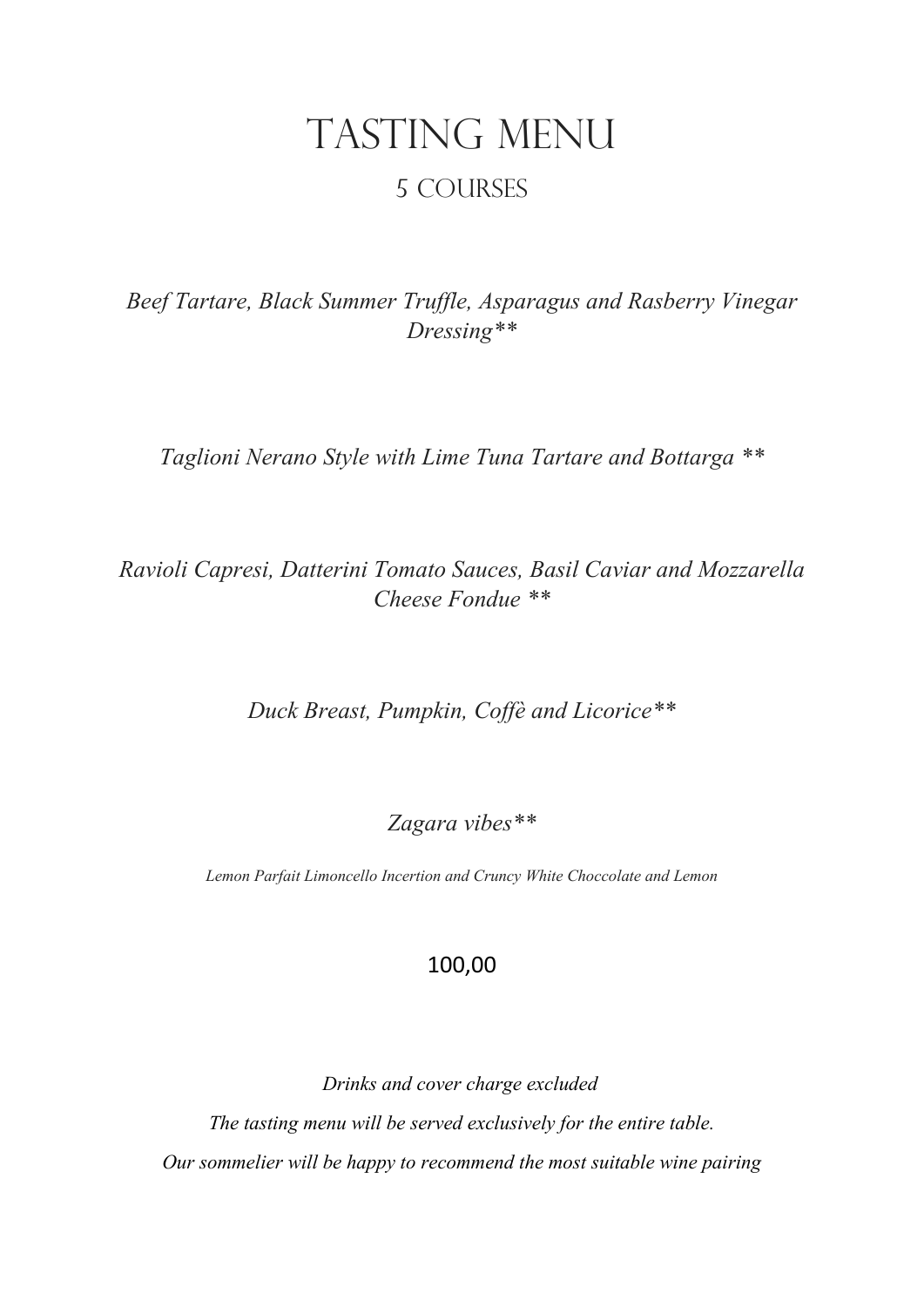## STARTERS

#### *Zagara Mare\*\**

*Mix of raw, cooked, and marinated Fish and Sea Food*

*39* 

*Red Prawns Carpaccio with Buffalo Burrata Cheese, cold Tomato Soup and Basil\** 

*32*

#### *Sea Food Sauté with Fennel cented "Fresella" Bread*

*28* 

*Beef Tartare, Black Summer Truffle, Asparagus and Rasberry Vinegar Dressing\*\**

*28*

*Seared octopus, Agretti, Grapefruit Almond and Miso Sorbet \**

*27*

*Buffalo Mozzarella with Beef Tomatoes and Basil*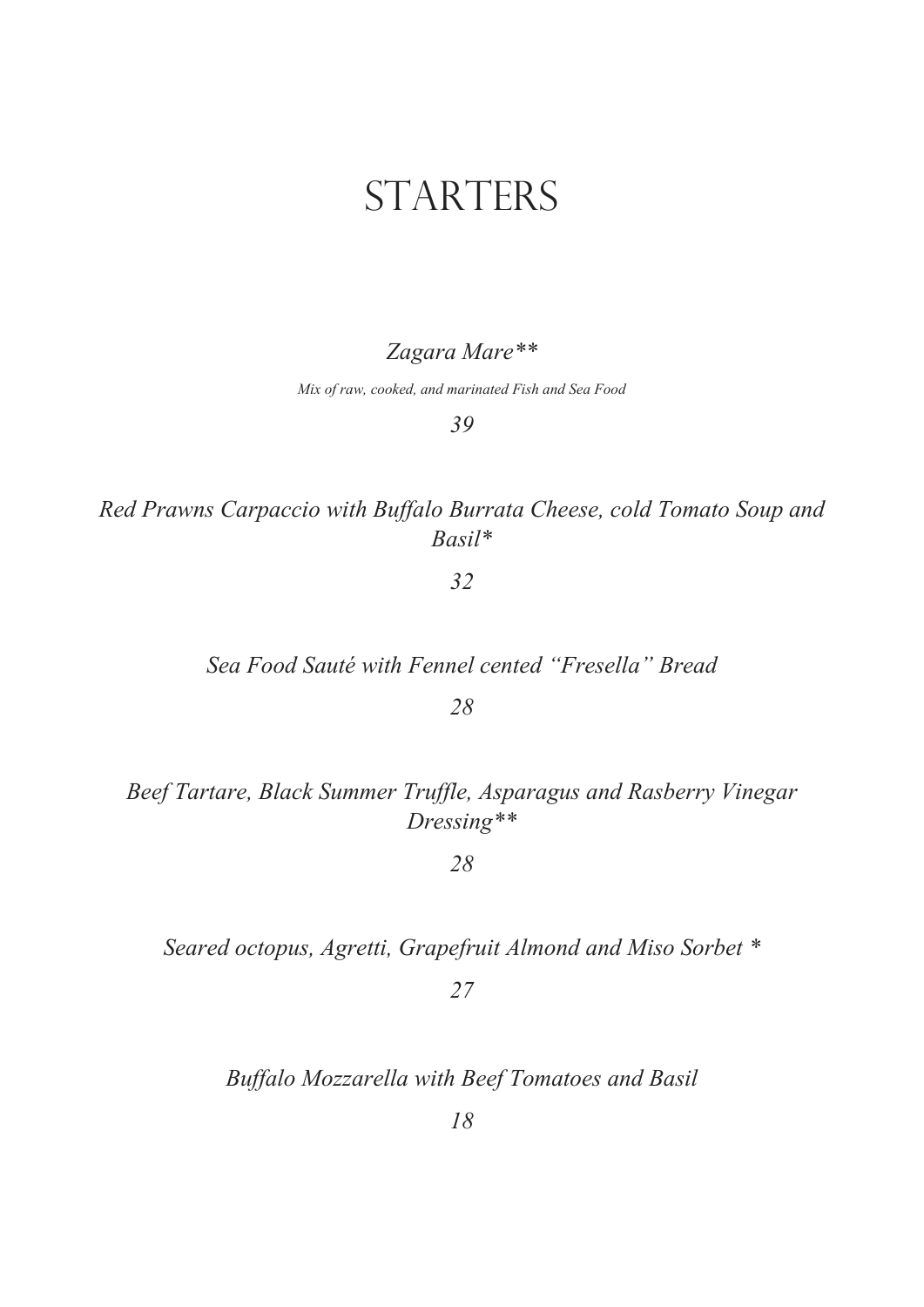### PASTA

*Linguine with Lobster and Seafood*

*58* 

*Spaghetto, Cacio cheese, Pepper, Sea Urchins and Salicornia 40*

*Tagliolini Nerano Style with Lime Tuna Tartare and Bottarga \*\**

*30*

*Potato Gnocchi with Braised Veal Ragout, "Gremolada" Sauce, Saffron cented Rice Cream and Provolone del Monaco Cheese\*\**

*28* 

*Squid and Potato Tortello, Smoked Provola, Peasant Bread Foam and Red Chard \*\**

*27* 

*Ravioli Capresi, Datterini Tomato Sauces, Basil Caviar and Mozzarella Cheese Fondue \*\**

*23*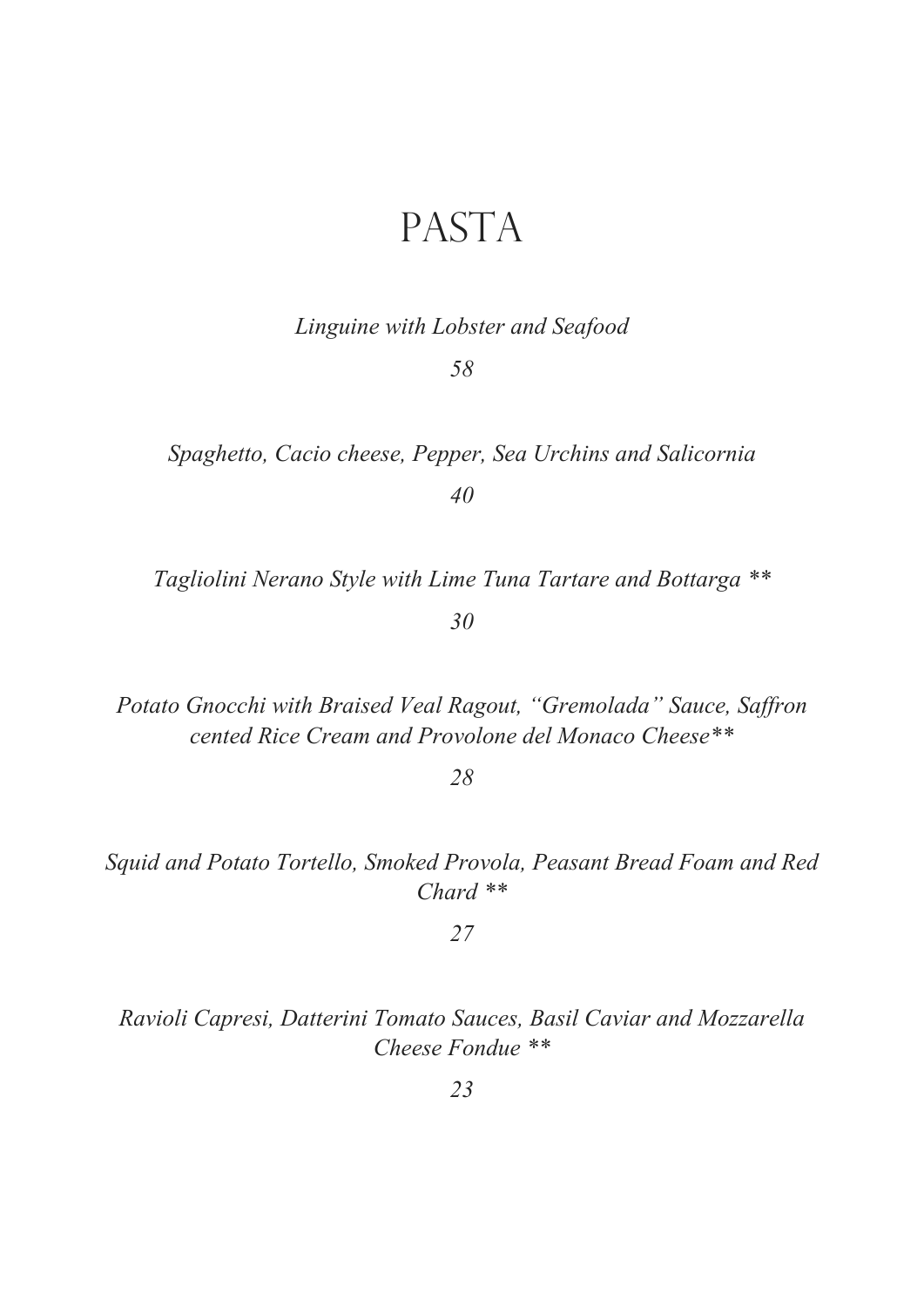### **MAIN COURSE**

Mediterrenean Erbs Lamb, overcooked Aubergine, Basil and Parmigiano Cheese Fondue\*\*

36

Veal Fillet in Crust and Almond cream, Mustard and glaced Vegetables\*\*

36

Duck Breast, Pumpkin, Coffè and Licorice\*\*

36

Searead Sea bass with Potato, Olives, Capers and Escaorele\*\*

36

"Alla Milanese Style" Amberjack, Puttanesca Sauce, grilled Peppers, Anchovies cented Mayonnaise \*\*

36

Catch of the Day in Erbs cetend Salt Crust Lemon Dressing and Vegetables  $95$  al  $kg$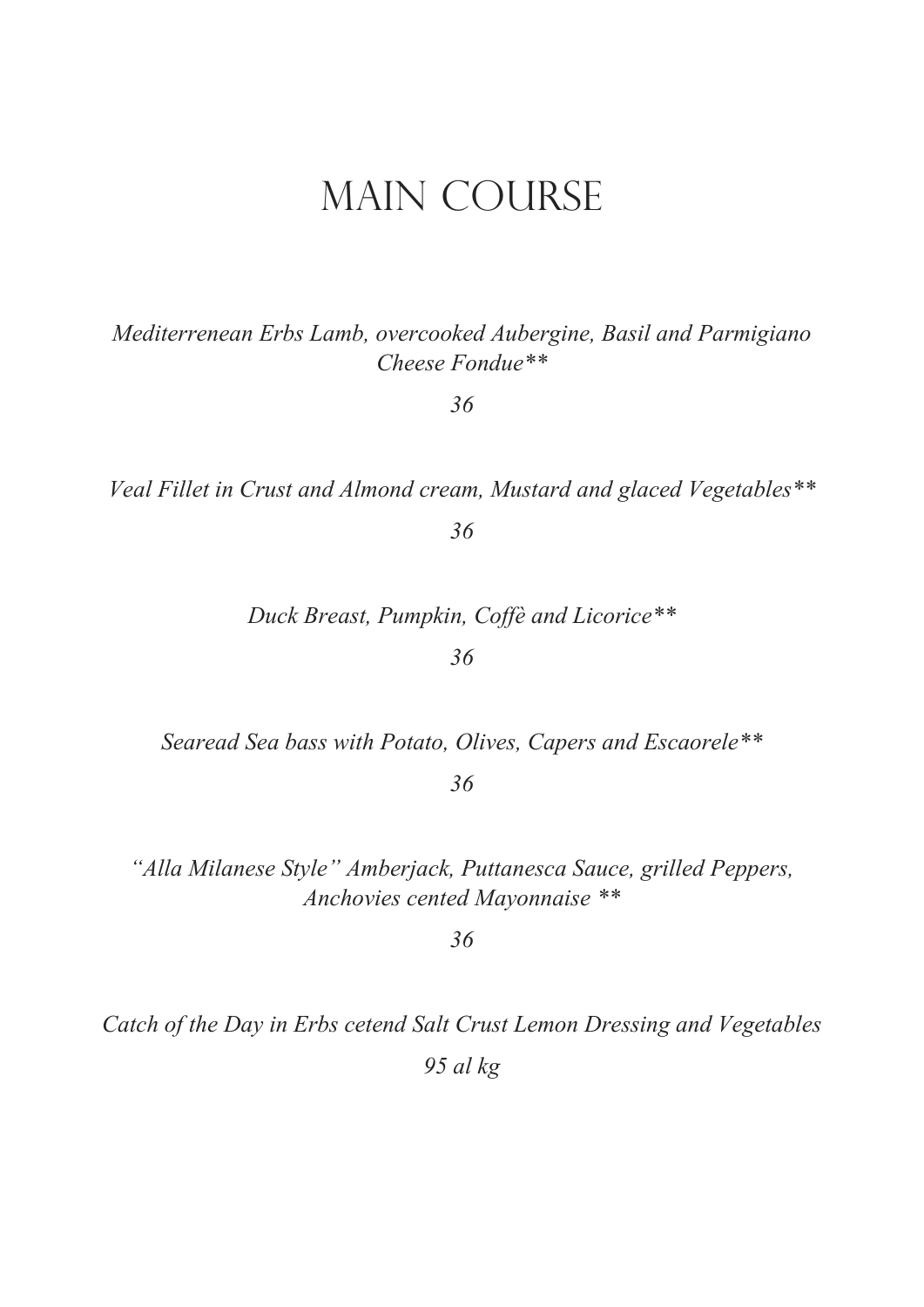*Our dishes can contain the following allergic substances: Fish, Mulloscus, Cereals containg Gluten, Eggs, Milk, Soya, Sulfur Dioxide, Nuts, Celery, Lupins, Peanuts, Mustard, Sunflower Seeds. For any information on the ingredients you can consult the appropriate documentation taht will be provided on request The Consumer is requested to inform the Staffof any type of intolerance or allergy.*

*The dishes marked with \*\* are prepared with products subjected to rapid blast chilling, those with a \* with frozen products of superior quality.*

*Cover Charge 6,00 euro per person*